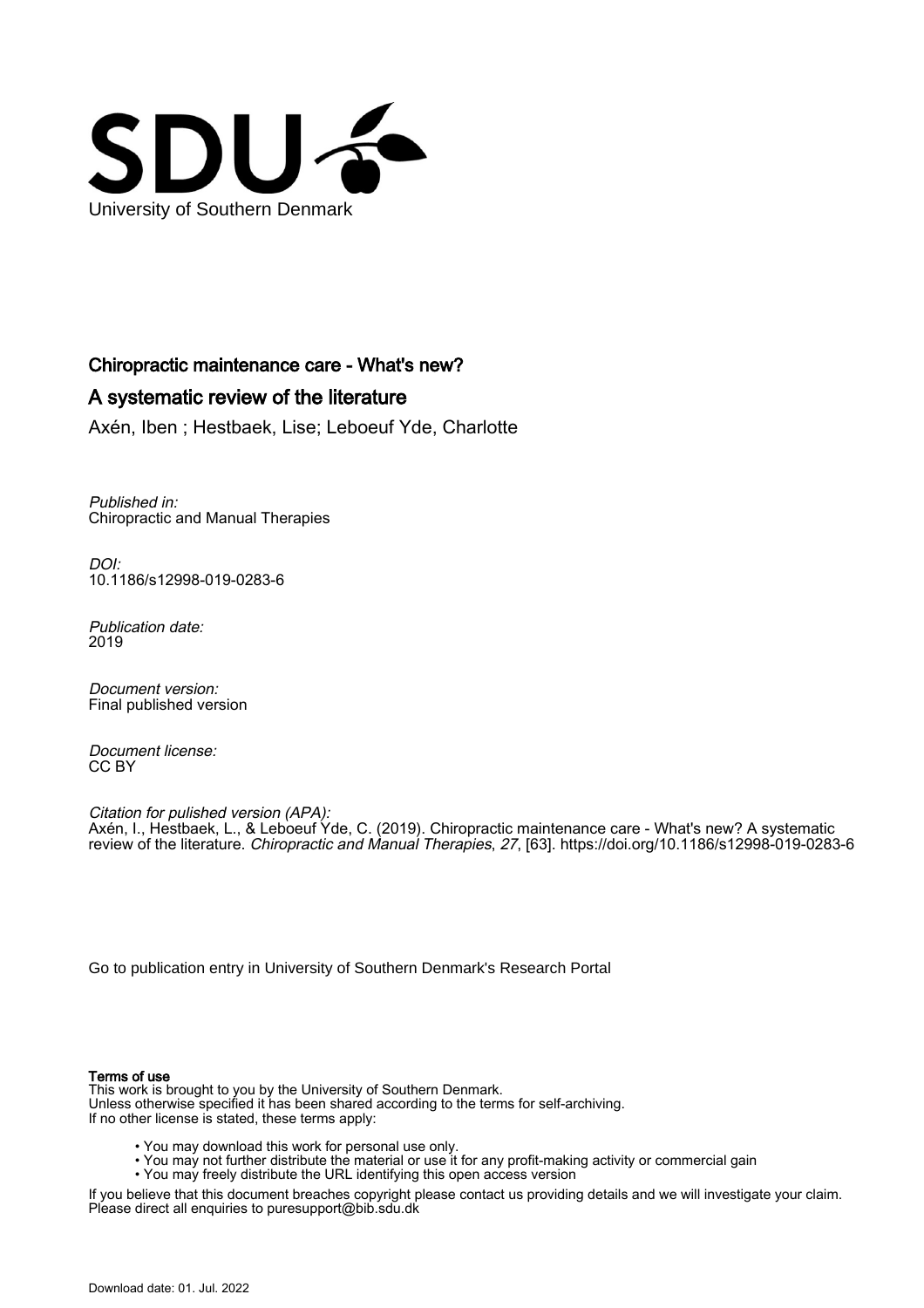# **RESEARCH CHE Open Access**

Check for updates

# Chiropractic maintenance care - what's new? A systematic review of the literature

Axén Iben<sup>1,2[\\*](http://orcid.org/0000-0001-5251-5995)</sup>  $\bullet$ , Hestbaek Lise<sup>3,4</sup> and Leboeuf-Yde Charlotte<sup>5</sup>

## Abstract

Background: Maintenance Care is a traditional chiropractic approach, whereby patients continue treatment after optimum benefit is reached. A review conducted in 1996 concluded that evidence behind this therapeutic strategy was lacking, and a second review from 2008 reached the same conclusion. Since then, a systematic research program in the Nordic countries was undertaken to uncover the definition, indications, prevalence of use and beliefs regarding Maintenance Care to make it possible to investigate its clinical usefulness and cost-effectiveness. As a result, an evidence-based clinical study could be performed. It was therefore timely to review the evidence.

Method: Using the search terms "chiropractic OR manual therapy" AND "Maintenance Care OR prevention", PubMed and Web of Science were searched, and the titles and abstracts reviewed for eligibility, starting from 2007. In addition, a search for "The Nordic Maintenance Care Program" was conducted. Because of the diversity of topics and study designs, a systematic review with narrative reporting was undertaken.

Results: Fourteen original research articles were included in the review. Maintenance Care was defined as a secondary/tertiary preventive approach, recommended to patients with previous pain episodes, who respond well to chiropractic care. Maintenance Care is applied to approximately 30% of Scandinavian chiropractic patients. Both chiropractors and patients believe in the efficacy of Maintenance Care. Four studies investigating the effect of chiropractic Maintenance Care were identified, with disparate results on pain and disability of neck and back pain. However, only one of these studies utilized all the existing evidence when selecting study subjects and found that Maintenance Care patients experienced fewer days with low back pain compared to patients invited to contact their chiropractor 'when needed'. No studies were found on the cost-effectiveness of Maintenance Care.

**Conclusion:** Knowledge of chiropractic Maintenance Care has advanced. There is reasonable consensus among chiropractors on what Maintenance Care is, how it should be used, and its indications. Presently, Maintenance Care can be considered an evidence-based method to perform secondary or tertiary prevention in patients with previous episodes of low back pain, who report a good outcome from the initial treatments. However, these results should not be interpreted as an indication for Maintenance Care on all patients, who receive chiropractic treatment.

Keywords: Maintenance care, Prevention, Chiropractic, Pain, Disease management, Systematic review

### Background

New evidence regarding the natural course of spinal pain should lead to a shift in treatment approaches. Previously, low back pain (LBP) and neck pain (NP) were thought to be self-limiting ailments, hardly worthy of attention.

\* Correspondence: [iben.axen@ki.se](mailto:iben.axen@ki.se) <sup>1</sup>

Consequently, treatment, if at all required, was aimed at shortening the course of symptoms. However, gradually the fact that spinal pain is a recurring disorder, as stated by van Korff more than 20 years ago [[1](#page-8-0)], is gaining accept. The acute episode of spinal pain, similarly to an episode of asthma, may be short-lived, but the condition is often, as for asthma, life-long. With this new understanding of spinal pain as a condition with exacerbations and remissions throughout life [\[2\]](#page-8-0), it might be wise to shift the focus of treatment from cure of the condition to management of pain trajectories [[3](#page-8-0)].



© The Author(s). 2019 Open Access This article is distributed under the terms of the Creative Commons Attribution 4.0 International License [\(http://creativecommons.org/licenses/by/4.0/](http://creativecommons.org/licenses/by/4.0/)), which permits unrestricted use, distribution, and reproduction in any medium, provided you give appropriate credit to the original author(s) and the source, provide a link to the Creative Commons license, and indicate if changes were made. The Creative Commons Public Domain Dedication waiver [\(http://creativecommons.org/publicdomain/zero/1.0/](http://creativecommons.org/publicdomain/zero/1.0/)) applies to the data made available in this article, unless otherwise stated.

<sup>&</sup>lt;sup>1</sup> Karolinska Institutet, Institute of Environmental Medicine, Unit of

Intervention and Implementation Research for Worker Health, Nobels väg 13, 171 77 Stockholm, Sweden

<sup>&</sup>lt;sup>2</sup>Et Liv I Bevegelse (The Norwegian Chiropractic Research Foundation), Storgt 10a, 0155 Oslo, Norway

Full list of author information is available at the end of the article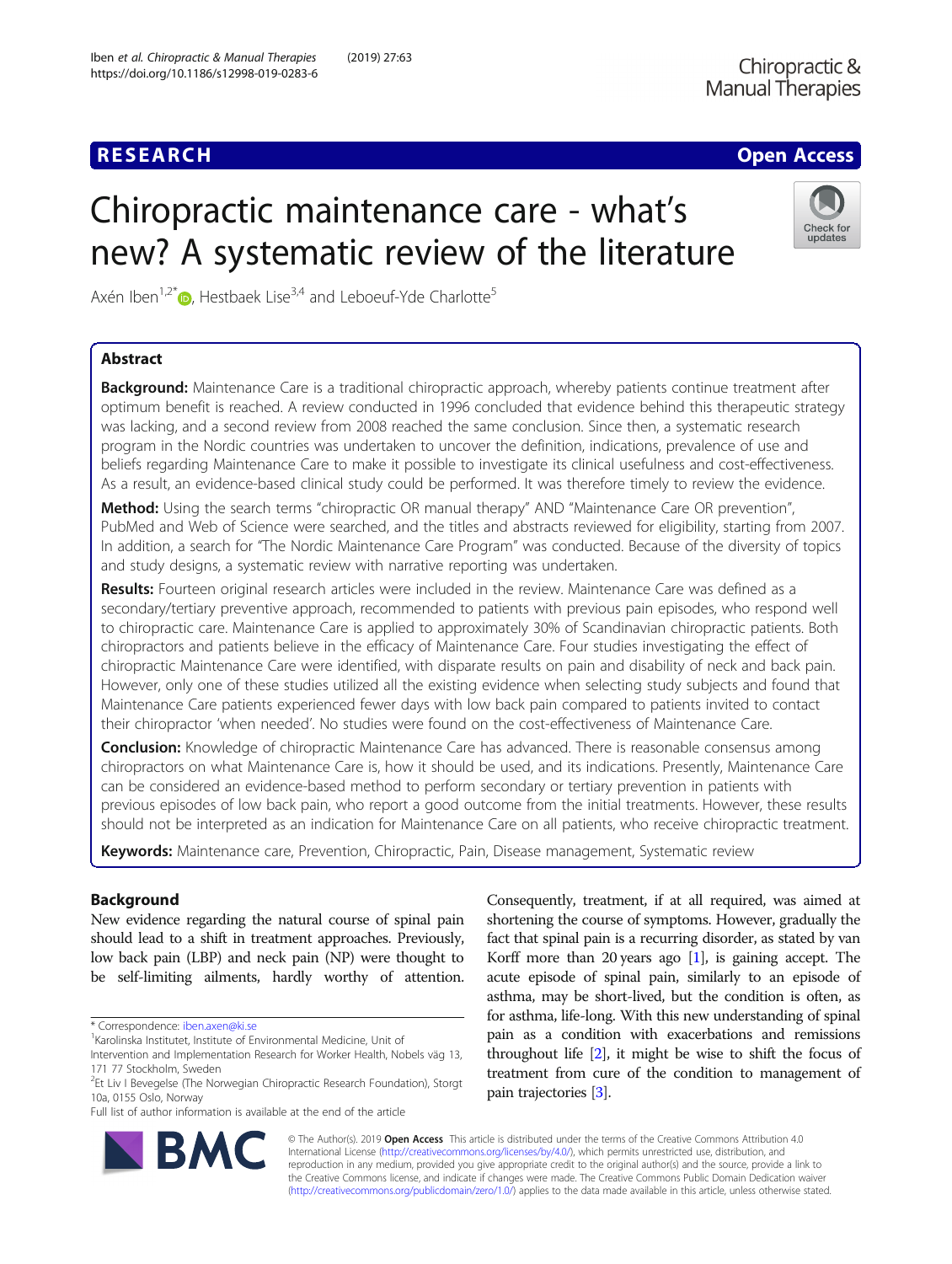Chiropractors appear to have been in the forefront in this domain. 'Maintenance Care' is a well-known concept in the chiropractic profession, describing continued care beyond that of reducing symptoms. However, it has been used in different ways. Some chiropractors appear to have recommended Maintenance Care as a form of precaution to keep the patient healthy, regardless of symptoms and patient history. Others though, seem to have used it to 'keep patients going', when they had chronic or recurring problems.

The former approach has been criticized for lack of evidence and considered mainly a financial model to keep the practice busy. The second approach, although sensible in the light of spinal pain being a recurrent and persistent condition, did not have any scientific support and was also often frowned upon.

Interestingly, although the term 'Maintenance Care' has been used for many decades and by chiropractors all over the world, there seemed to be no official definition nor any knowledge regarding its clinical usefulness. A narrative review from 1996 [[4\]](#page-8-0) concluded that: "there is no scientific evidence to support the claim that Maintenance Care improves health status". A second review, 12 years later, did not find that there was much more knowledge available on this topic [\[5\]](#page-8-0). The conclusions were as follows:

- There was no evidence-based definition of Maintenance Care and the indications for and nature of its use remained to be clearly stated.
- Many chiropractors seemed to believe in the usefulness of Maintenance Care but there was little evidence how this was accepted by their patients.
- The prevalence with which Maintenance Care was used had not been established.
- Efficacy and cost-effectiveness of Maintenance Care for various types of conditions were unknown.

Further, both reviews recommended that the topic should be studied further to obtain better information. Specifically, a clinical trial based on evidence about indications and treatment approach was needed. Based on these recommendations, a research program called "The Nordic Maintenance Care Program" was launched with the aim to increase the knowledge regarding Maintenance Care, i.e. the information needed prior to performing a clinical trial to test its efficacy. This research program explored Maintenance Care among chiropractors in Denmark, Sweden, Finland, and Norway.

Ten years have passed since the latest review, the clinical trial has been performed and results are published. It therefore seemed timely to monitor the evidence that has emerged and to describe the use and usefulness of Maintenance Care in chiropractic practice. We performed an additional systematic search of the literature to see what was new and, because the topics and study designs were varied, we concentrated on the outcomes of the different studies and narratively summarized the results instead of using evidence tables.

The objectives of the systematic review were the same as those in the most recent review, namely:

- 1. To define the concept of Maintenance Care and the indications for its use.
- 2. To describe chiropractors' belief in Maintenance Care and patients' acceptance of it.
- 3. To establish the prevalence with which chiropractors use Maintenance Care and possible characteristics of the chiropractors associated with its use.
- 4. To determine its efficacy and cost-effectiveness for various types of conditions.

#### Method

The search from the previous review was repeated on November 5th, 2018, but this time including also the term "manual therapy". Thus, the terms "chiropractic OR manual therapy" AND "Maintenance Care OR prevention" were entered both as MeSH-terms and free text. Only articles published after the search of the previous review, i.e. after 2007, were included. PubMed and Web of Science were searched. The search strategy is found in Additional file [1.](#page-8-0)

Only research studies were included, i.e. case studies, commentaries, and study protocols were excluded. Studies specifically referring to "wellness" were also excluded, as this term, in our opinion, refers to treatment aimed at improving health status before any symptoms arise (primary prevention), which has been found to be unsupported by evidence  $[6]$  $[6]$ . In other words, we wanted to concentrate this review on treatment related to symptoms.

In addition, a search was performed in PubMed using the term "The Nordic Maintenance Care Program", as we knew that several relevant articles were published under that heading.

The first screening of titles and abstracts in PubMed was done independently by two authors (IA and CLY), and the search from Web of Science was done independently by another pair (IA and LH). Their findings were compared and agreed upon, if necessary, with the assistance of the third author.

The included studies were reviewed for their ability to answer the proposed research questions. This was done by all three authors independently, and the information obtained was compared and discussed, if necessary. The material was then summarized and reported narratively.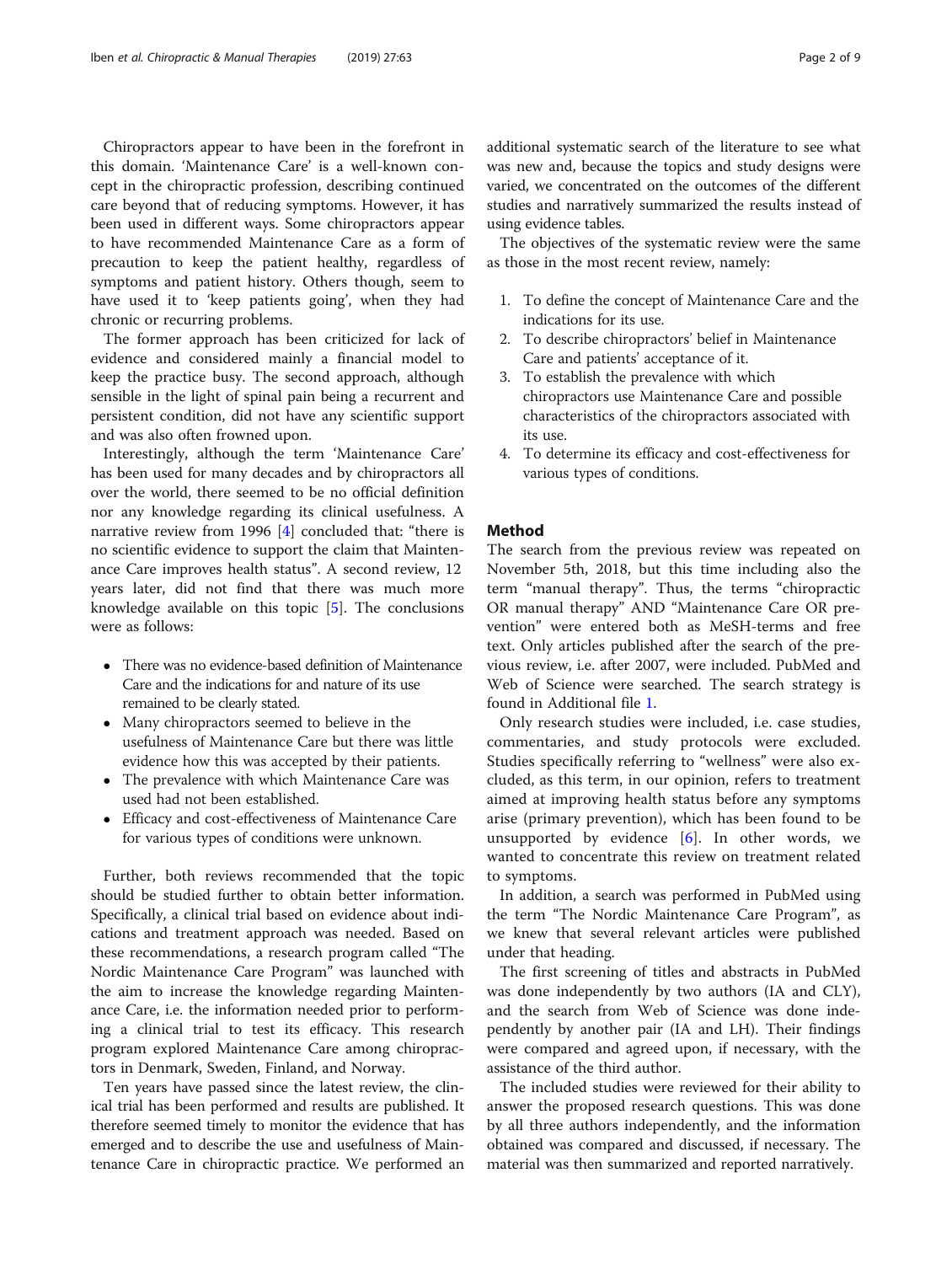#### Results

The PubMed and Web of Science resulted in ten potential papers and the Nordic Maintenance Care Programsearch resulted in another four potential articles, i.e. 14 in total (please see Fig. 1).

The 14 included articles were published between 2008 and 2018. The majority (10/14) were from the Nordic Maintenance Care Program, specifically designed to address the knowledge gaps identified in the review from 2008. The remaining articles were from Canada, the US and Egypt. There was a mixture of qualitative (focus groups and interviews) and quantitative studies (surveys, observational studies and randomized controlled trials). One study was described as a structured workshop, but it was designed like a focus group discussion with a resulting qualitative summary [\[7](#page-8-0)].

Eight studies collected their data from chiropractors [[8](#page-8-0)–[15\]](#page-9-0), who either estimated their responses or consulted their patient files, four studies collected their data from patients [\[16](#page-9-0)–[19](#page-9-0)], in one study data were collected from both chiropractors and their patients [\[20](#page-9-0)], and one study used workers' compensation claims data [[21\]](#page-9-0). Please see Table [1](#page-4-0) for a description of the included studies.

# The concepts of maintenance care

Some studies explored the concept of Maintenance Care in terms of its rationale, as defined by chiropractors [[11](#page-9-0), [14,](#page-9-0) [20](#page-9-0)]. They clearly described Maintenance Care as a type of prolonged care delivered at regular intervals.

In interviews with chiropractors, Maintenance

Care was described as a preventive approach, aimed at preventing new episodes and maintaining improvement, i.e. secondary and tertiary prevention [[11,](#page-9-0) [14\]](#page-9-0).

One study specifically investigated the patient perspective of Maintenance Care [[20\]](#page-9-0). In this study, Maintenance Care patients were interviewed and asked to explain, why they would visit their chiropractor on a regular basis. Their answers were in accordance with those of the chiropractors, i.e. patients stated that the purpose was to prevent recurrences (78%) and to remain pain-free (68%). A few patients (17%) echoed the holistic view expressed by some chiropractors, i.e. that Maintenance Care was used to prevent disease in general, a wellness approach.

Four studies explored the pattern of consultation for Maintenance Care patients, two through interviews [\[11](#page-9-0), [14\]](#page-9-0) and two by extracting consultation dates from patient files. Both interview studies found 3 months intervals to be the most common [[11,](#page-9-0) [14\]](#page-9-0). More exact information was collected from patient files, which showed a mean of 9 weeks and a mode of 3 months between visits [[20\]](#page-9-0) and that most visits were scheduled within a range of one to 3 months [[13\]](#page-9-0).

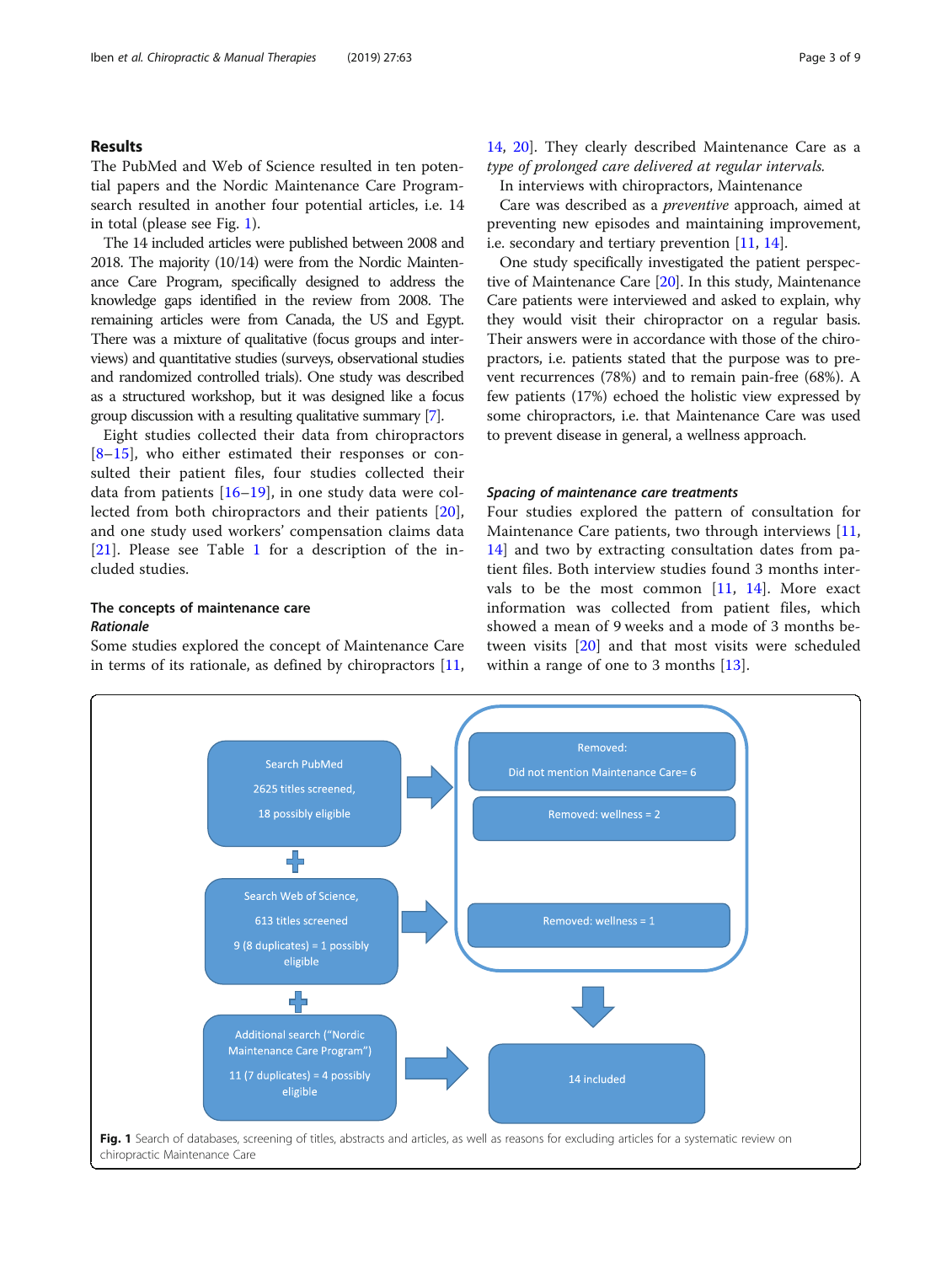| Author Year of<br>publication | Design of<br>study                               | Population                                                           | Sample<br>size         | Response<br>rate       | Research question<br>explored                                                                                                          |
|-------------------------------|--------------------------------------------------|----------------------------------------------------------------------|------------------------|------------------------|----------------------------------------------------------------------------------------------------------------------------------------|
| Axén 2008 [8]                 | Survey                                           | Chiropractors                                                        | $N = 59$               | 60%                    | Indications for Maintenance Care<br>Prevalence of Maintenance Care                                                                     |
| Axén 2009 [10]                | Focus group + Survey                             | Chiropractors                                                        | $N = 36$<br>$N = 129$  | 22%<br>77%             | Indications for Maintenance Care<br>Chiropractors' belief in Maintenance<br>Care                                                       |
| Møller 2009 [11]              | Survey with<br>open-ended question               | Chiropractors                                                        | $N = 11$               | NA, selected<br>group  | Definition of concept<br>Indications for Maintenance Care<br>Prevalence of Maintenance Care<br>Consultation patterns                   |
| Malmqvist 2009 [12]           | Structured workshop,<br>a focus group discussion | Chiropractors                                                        | $N = 15$               | <b>NA</b>              | Indications for Maintenance Care                                                                                                       |
| Sandnes 2010 [13]             | Observation in clinics                           | Chiropractors                                                        | $N = 868$              | <b>NA</b>              | Prevalence of Maintenance<br>Care Consultation patterns<br>Decision making                                                             |
| Hansen 2010 [15]              | Survey                                           | Chiropractors                                                        | $N = 297$              | 72%                    | Indications for Maintenance Care<br>Prevalence of Maintenance Care<br>Chiropractor-related factors associated<br>with Maintenance Care |
| Senna 2011 [18]               | RCT                                              | Patients from<br>specialized hospital<br>clinic                      | $N = 60$               | 65%                    | Efficacy of intense follow up with SMT<br>compared to a) SMT without follow up<br>and b) sham SMT without follow up                    |
| Martel 2011 [19]              | <b>RCT</b>                                       | Chiropractic<br>Patients                                             | $N = 98$               | 93%                    | Efficacy of SMT compared to a) SMT<br>plus exercise and b) attention                                                                   |
| Cifuentes 2011 [21]           | Observational, database                          | Patients with workers'<br>compensation claims                        | $N = 894$              | NA, selected<br>group  | Health care use for chiropractic patients<br>compared to physician- and physical<br>therapist-patients                                 |
| Bringsli 2012 [10]            | Observational +<br>Survey                        | Chiropractors<br>$^{+}$<br>Chiropractic Maintenance<br>Care-patients | $N = 178$<br>$N = 373$ | <b>NA</b><br>Not known | Rationale<br>Consultation patterns<br>Content                                                                                          |
| Axén 2013 [9]                 | Observational                                    | Chiropractors                                                        | $N = 252$              | 96%                    | Indications for Maintenance Care                                                                                                       |
| Myburgh 2013 [14]             | Interview study                                  | Chiropractors                                                        | $N = 10$               | <b>NA</b>              | Definition of concept<br>Indications for Maintenance Care<br>Consultation patterns<br>Content Decision making                          |
| Eklund 2018 [16]              | RCT                                              | Chiropractic patients                                                | $N = 319$              | 97%                    | Efficacy of pre-scheduled treatments<br>compared to treatments when needed.                                                            |
| Maiers 2018 [17]              | <b>RCT</b>                                       | Chiropractic patients                                                | $N = 180$              | 90%                    | Efficacy of SMT and exercises<br>for 36 weeks compared to SMT<br>and exercises for 12 weeks.                                           |

<span id="page-4-0"></span>Table 1 Description of 14 studies published between 2008 and 2018, included in a systematic review on chiropractic Maintenance Care

SMT Spinal Manipulative Therapy, NA Not applicable, RCT Randomized controlled trial

An interview study of Danish chiropractors showed that Maintenance Care sessions included a range of treatment modalities, from the ordinary examination/manual treatment to packages including exercise prescriptions, advice on ergonomics, diet, weight loss, and stress management, i.e. it included a program meant to motivate patients to maintain healthy lifestyle habits through empowerment [\[14](#page-9-0)]. The Maintenance Care session was described as a "check-up", where also public health issues, such as exercise and healthy living, were addressed. However, the role of strength- and conditioning- training, particularly, appeared to be a cause of disagreement between the interviewed chiropractors.

The interview findings were not reproduced in a study in which both Maintenance Care and non- Maintenance Care consultations were observed, as very little difference was found between the two in terms of duration and content. Further, Maintenance Care patients were observed to be treated in more areas of the spine and more often with a "full" spine perspective compared to the non- Maintenance Care patients [[20\]](#page-9-0), which had not been evoked in the interview study.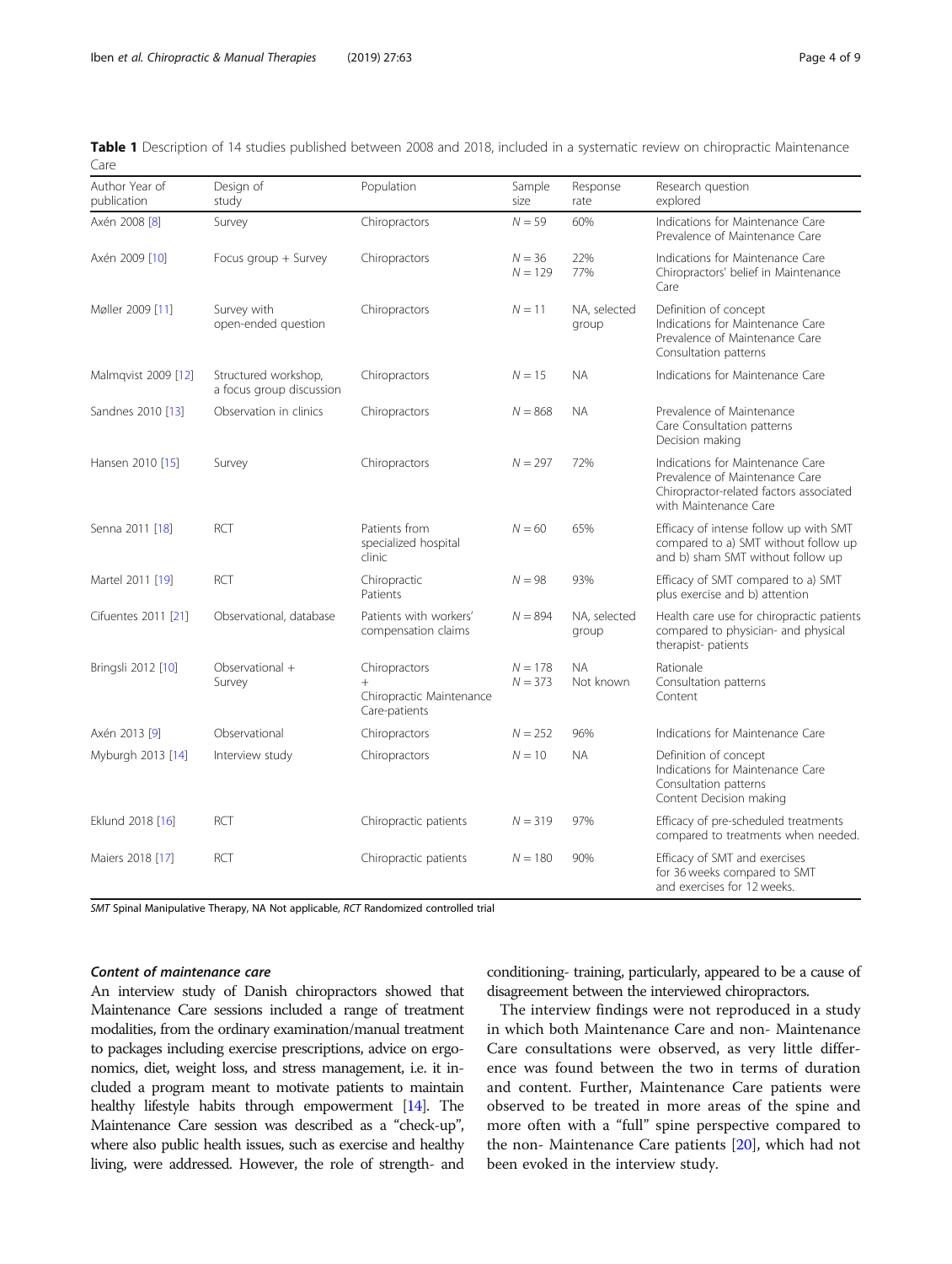#### The indications for the use of maintenance care

The indications for the use of Maintenance Care had been studied in different ways, from focus groups [\[10,](#page-9-0) [12\]](#page-9-0) to surveys [\[8,](#page-8-0) [10](#page-9-0), [15](#page-9-0)]. Only the most common findings are aggregated here. Studies, including specific hypothetical cases, found that Maintenance Care was offered, particularly, if the patient had had previous episodes and had im*proved* with treatment  $[8, 15]$  $[8, 15]$  $[8, 15]$  $[8, 15]$ . When clinicians were asked to identify suitable cases, the patient's past history was also acknowledged [[12](#page-9-0)]. These indications were tested in an observational study where chiropractors were asked to judge if their patients were suitable for Maintenance Care or not. Patients' baseline data were then used as predictors in a regression analysis with this judgement as outcome, and previous episodes were, indeed, found to be the strongest predictor for recommending Maintenance Care [[9\]](#page-8-0).

However, clinicians discussing/ being interviewed also stated that patient-related factors such as being worried, having a stressful life or a hard physical job, would be considered before recommending Maintenance Care [[10](#page-9-0), [14](#page-9-0)], and chiropractors participating in a work-shop on this topic also mentioned the patient-doctor-relationship as an important point to consider before recommending Maintenance Care [[12](#page-9-0)].

Some chiropractors deviated from the mainstream and mentioned that "a perception of sub-optimal biomechanical function" would be an indicator for recommending Maintenance Care [\[14](#page-9-0)]. Thus, a small group of chiropractors seemed more oriented towards their own clinical findings rather than the patients' symptoms.

#### Chiropractors' belief in maintenance care

Upon a direct question in a survey, the majority of chiropractors (98%) stated that they believed that Maintenance Care could be used as a preventive tool, at least sometimes [[10](#page-9-0)]. Probing this topic further, a study of various LBP scenarios showed that there were some clinicians, who chose Maintenance Care above that of prevention of recurrent and persistent pain [\[8](#page-8-0)]. This was further highlighted in an interview study, where it was found that some chiropractors favored a universal approach, claiming that Maintenance Care was always beneficial and would prevent disease [\[14](#page-9-0)]. This approach may be considered a primary preventive approach, commonly called "wellness", again, focusing on findings rather than symptoms and past history.

#### Patients' acceptance of maintenance care

We found no studies that examined to what extent patients accept the concept of Maintenance Care or the proportion of patients, who took up the offer of Maintenance Care (e.g. by calculating the proportion of patients who accepted an offer of Maintenance Care out of the patients who were given this offer).

In an RCT of Chiropractic Maintenance Care, patients' expectations of improvement were investigated. Positive expectations were found to decrease during the duration of the study, more so among patients treated for a short time compared to patients with a longer follow up [\[17](#page-9-0)].

### The prevalence with which chiropractors use maintenance care

Some studies investigated the frequency of use of Maintenance Care from simply asking chiropractors to estimate their use of Maintenance Care the previous week (mean estimate 22%) [[15\]](#page-9-0), to have them check the proportion on a typical clinic day (reported in two studies to be 28 and 35%, respectively) [[8](#page-8-0), [11\]](#page-9-0), or actually observing in clinic and counting (reported in two studies to be 26 and 41%, respectively)  $[13, 20]$  $[13, 20]$  $[13, 20]$  $[13, 20]$ . Thus, the mean proportion of patents seen on a Maintenance Care regimen by Scandinavian chiropractors was around 22–41%, with large individual variations ranging from 0 to 100%.

### Chiropractor characteristics associated with maintenance care use

One study conducted in Denmark investigated chiropractic factors associated with Maintenance Care use and found that it was more common among experienced chiropractors, clinic owners, and those who received their chiropractic degree in the US (as opposed to colleagues trained in Europe) [\[15\]](#page-9-0). However, at the time of the study, the older chiropractors were almost all trained in the US, whereas the younger chiropractors were primarily educated in Denmark. Therefore, it is not known, if it is age (experience) or educational background that guided the use of Maintenance Care among these chiropractors.

#### The clinical usefulness of maintenance care

The two previous reviews of studies on Maintenance Care failed to reveal any studies on clinical usefulness. The Nordic Maintenance Care program was initiated to make it possible to identify the indications for Maintenance Care to make such studies possible. In this new review, we found four RCTs that investigated the clinical outcome of repeated treatments over a prolonged period. These trials are summarized in Table [2.](#page-6-0) Two studies investigated the outcome on patients with LBP  $[16, 18]$  $[16, 18]$  $[16, 18]$  $[16, 18]$ , one studied NP  $[19]$ , and one study included patients with both LBP and NP [\[17](#page-9-0)].

One study compared groups who received either Maintenance Care or self-managed appointments [\[16](#page-9-0)], and three studies compared groups with different content and treatment duration [[17](#page-9-0)–[19](#page-9-0)]. However, only one of these studies [[14\]](#page-9-0) used the inclusion criteria for Maintenance Care that were identified through the Nordic Maintenance Care Program. These criteria were: recurring problems that improved well with initial treatments.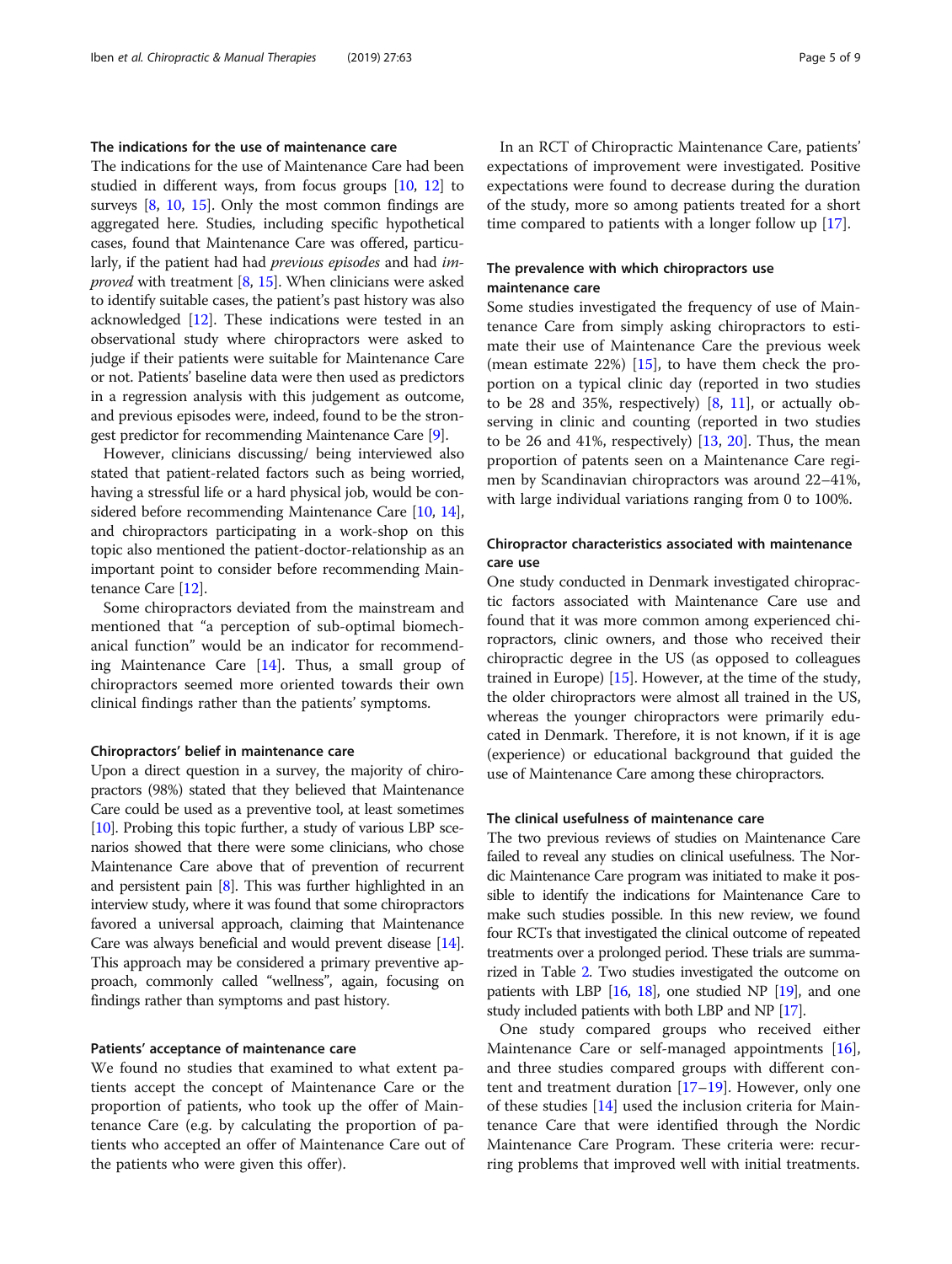| were measured              |                                         |                                                                     |                 |                                  |                                                                                          |                                                                                                      |                                                           |                                             |
|----------------------------|-----------------------------------------|---------------------------------------------------------------------|-----------------|----------------------------------|------------------------------------------------------------------------------------------|------------------------------------------------------------------------------------------------------|-----------------------------------------------------------|---------------------------------------------|
| Author, year of            |                                         | Sample size, Inclusion criteria:                                    |                 |                                  | Contents and frequency of                                                                | Comparator(s)                                                                                        | Time of follow-ups                                        | Outcome                                     |
| publi-cation               | of clinicians<br>Number                 | Previous episodes                                                   | Persistent pain | with initial care<br>Improvement | Maintenance Care visits                                                                  |                                                                                                      |                                                           | $=$ no effect<br>$+$ = $effect$             |
| Senna 2011 [18]            | $N = 60$<br>3 MDs                       |                                                                     |                 |                                  | followed by Maintenance<br>A month of initial care<br>Care every 2 weeks for<br>9 months | without continued care<br>2: SMT for a month<br>1: Sham SMT for a<br>continued care<br>month without | and 10 months<br>After 1, 4, 7                            | Disability +<br>Health +<br>$Pair +$        |
| Martel 2011 [19]           | $N = 98$<br>3DCS                        | $\overline{\phantom{a}}$                                            | ×               | ľ                                | month for 10 months<br>Advice: every 2nd<br>Active Treatment:<br>Monthly &               | 1: SMT + Exercise<br>2: Attention only                                                               | treatment, mid-trial<br>and end of trial<br>After initial | Tisability +<br>Function -<br>$Pair -$      |
| Maiers 2018 [17]           | clinic with<br>$DCs + ETs$<br>$N = 180$ | $\begin{array}{c} \hline \end{array}$                               |                 |                                  | Monthly for 36 weeks                                                                     | 1: Treatment for<br>12 weeks                                                                         | Weeks 4, 12, 34,<br>36, 52 and 78.                        | Disability -                                |
| Eklund 2018 [16] $N = 319$ | 35 DC's                                 |                                                                     |                 | $\times$                         | Every 1-3 months for 12 months                                                           | symptoms reoccur on<br>1: Treatment after<br>patient's initiative                                    | Weekly for 52<br>weeks                                    | bothersome pain +<br>Number of<br>days with |
|                            |                                         | DC Doctor of Chiropractic, ET Exercise Therapist, SMT Spinal Manipu | Jative Therapy  |                                  |                                                                                          |                                                                                                      |                                                           |                                             |

<span id="page-6-0"></span>

| ì<br>ï<br>í<br>J                                                                   |  |
|------------------------------------------------------------------------------------|--|
| Ç<br>l                                                                             |  |
| Ç<br>¢<br>١                                                                        |  |
| $\mathbf$<br>$\overline{a}$                                                        |  |
| ī<br>j<br>S                                                                        |  |
| ī<br>໌<br>ເ                                                                        |  |
| $\frac{1}{2}$<br>i<br>l<br>ļ                                                       |  |
| $\overline{\mathbf{C}}$<br>うりり<br>ţ                                                |  |
| ŧ                                                                                  |  |
| J<br>l                                                                             |  |
| ļ                                                                                  |  |
| i<br>l                                                                             |  |
| $\ddot{\phantom{a}}$<br>j                                                          |  |
|                                                                                    |  |
| r<br>Q<br>Ï<br>j<br>١                                                              |  |
| 5<br>j                                                                             |  |
| $-2$<br>J                                                                          |  |
| j                                                                                  |  |
| J<br>j<br>l                                                                        |  |
| $\overline{\phantom{a}}$<br>۶<br>J                                                 |  |
| l<br>.<br>)<br>1<br>i                                                              |  |
| ī<br>5                                                                             |  |
| ļ<br>j                                                                             |  |
| i<br>San<br>١<br>5)                                                                |  |
| I<br>۱<br>Ï<br>j                                                                   |  |
| i<br>j<br>ļ                                                                        |  |
| 5<br>$\mathfrak{g}$<br>ī<br>ç                                                      |  |
| j<br>¢<br>١<br>$\frac{1}{2}$                                                       |  |
| d<br>5<br>i                                                                        |  |
| ś                                                                                  |  |
| ¢<br>$\overline{\phantom{a}}$                                                      |  |
| ١<br>I<br>$\overline{a}$                                                           |  |
| i<br>i                                                                             |  |
| ₹<br>١                                                                             |  |
| $\overline{\phantom{a}}$                                                           |  |
| j<br>Ì<br>١<br>S                                                                   |  |
| ī<br>j<br>ś<br>J                                                                   |  |
| こくくら<br>j<br>J<br>J<br>j                                                           |  |
| $\frac{1}{2}$<br>l                                                                 |  |
| )<br>2<br>-<br>Ç                                                                   |  |
| )<br>2<br>I<br>l<br>ī<br>l,                                                        |  |
| Ï<br>١<br>j                                                                        |  |
| ICQ OT<br>ς                                                                        |  |
| .<br>Jor                                                                           |  |
|                                                                                    |  |
| J<br>1                                                                             |  |
|                                                                                    |  |
|                                                                                    |  |
|                                                                                    |  |
| ļ                                                                                  |  |
| ׇ֚֕֕<br>j<br>1                                                                     |  |
| ī<br>֖֖֖֖֖֖֧ׅ֖֖֧֪ׅ֖֧֧ׅ֖֧֖֧֚֚֚֚֚֚֚֚֚֚֚֚֚֚֚֚֚֚֚֚֚֚֚֚֡֝֝֝֝֓֝֓֞֝֬֓֞֝֓֞֞֝֬<br>í<br>ׇ֖֬֕ |  |
|                                                                                    |  |
| ï                                                                                  |  |
|                                                                                    |  |
|                                                                                    |  |
| 5<br>Ó                                                                             |  |
| ļ<br>ś                                                                             |  |
| í<br>١                                                                             |  |
|                                                                                    |  |
|                                                                                    |  |
| I                                                                                  |  |
|                                                                                    |  |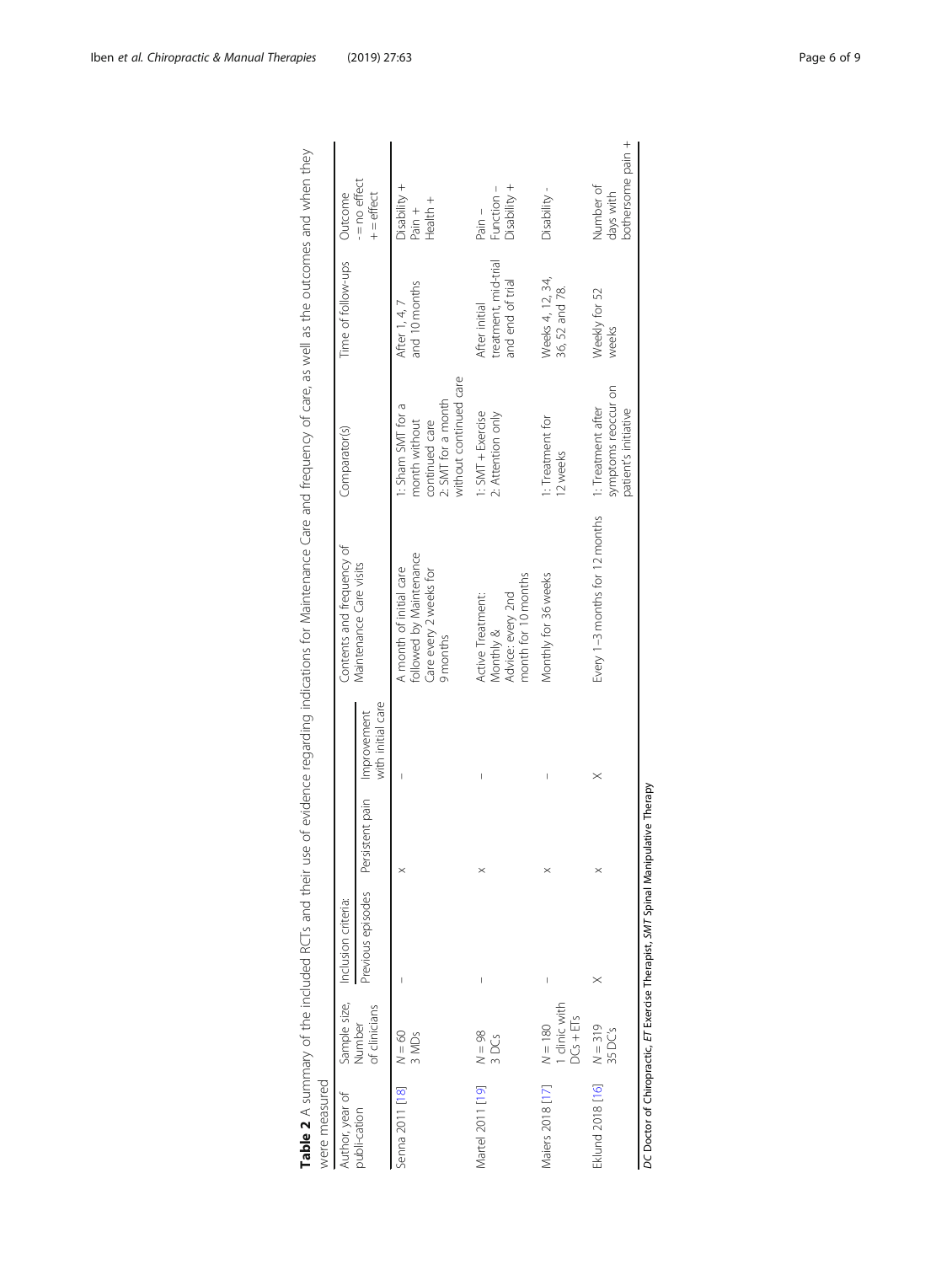Three of the RCTs specifically stated that they were dealing with chiropractic Maintenance Care [\[16,](#page-9-0) [17,](#page-9-0) [19](#page-9-0)], whereas one was set in a secondary care setting, with medical doctors as therapists treating chronic LBP [[18](#page-9-0)]. Comparison in that study were made between i) manual treatment with an intense program of continued care over 9 months and ii) short term manual treatment without continued care and iii) sham manual treatment without continued care. The results favored the group receiving manual treatment and long-term intense continued care.

In the oldest chiropractic study, patients with chronic NP were randomized after an initial course of treatment to receive Maintenance Care with different content: Spinal Manipulative Therapy (SMT) or SMT plus exercise [\[19](#page-9-0)]. These treatment groups were compared to a group of patients who received attention only, but no differences were observed in pain or function between the groups after 10 months.

Both of these studies [\[18,](#page-9-0) [19\]](#page-9-0), may suffer from a "proximity effect of treatment to follow-up", as outcomes were measured close to the last treatment and may not reflect the outcome over the full follow-up period, and outcomes may therefore be inaccurate.

In a later study, elderly patients with NP and LBP all received Maintenance Care in the form of SMT and supervised exercises [\[17](#page-9-0)]. Patients were randomized to different durations of treatment, but patients treated for 36 weeks showed no significant improvements in disability compared to patients treated for 12 weeks.

In the fourth study, Eklund et al. made use of the accumulated evidence regarding indications, treatment approach and spacing of treatments for Maintenance Care. Based on the profile of the patient presumed suitable for Maintenance Care, patients with recurrent (episodic) or persistent LBP, who improved on an initial course of chiropractic treatment (i.e. definitely improved by the 4th visit) were included in a multicenter study [[16\]](#page-9-0). The participating chiropractors had been selected because they thought Maintenance Care could be useful but did not use it on all their patients. A significant difference with 13 days less with bothersome pain over 12 months was noted in the group randomized to follow-up sessions scheduled at regular intervals, compared to patients who were told to come back only when their symptoms recurred. The mean additional number of treatments with the Maintenance Care treatment was 2 visits over 1 year.

#### Cost-effectiveness of maintenance care

We found no studies of cost-effectiveness of Maintenance Care. However, a health-care register-based study found that health care use was smallest among the patients who received Maintenance Care from a chiropractor as opposed to those receiving care from other health care professionals  $[21]$ . However, the patient groups were not randomly allocated to one type of treatment or another and were not compared for similarities and differences at base line, making it difficult to know if such an analysis was meaningful.

### **Discussion**

### Brief summary of findings

This narratively reported systematic review, the third over 20 years, has been able to describe more fully the concept of Maintenance Care and to report on its clinical usefulness.

#### The concept of maintenance care

It is now clear that Maintenance Care is mainly seen as a secondary or tertiary preventive approach, used in various ways. The application of Maintenance Care varies, from clinicians who never provide any Maintenance Care to those who suggest that all patients should be put on an Maintenance Care scheme. Across the Nordic countries, around 30% of chiropractic patients are Maintenance Care patients. When it is provided, visits are usually scheduled between 1 and 3 months. Interestingly, what chiropractors believe that they do and what they actually do during these sessions, do not necessarily concur. The intent is to have a public health approach, but observations indicate that Maintenance Care sessions resemble ordinary consultations although with an emphasis on a full spine approach. The clinical indications vary, but patients suitable for Maintenance Care are commonly thought to be those with persistent or episodic pain, who react well to the initial treatment.

#### The clinical usefulness of maintenance care

Three trials dealt with the clinical usefulness of Maintenance Care, without considering the indications for treatment unearthed through the Nordic Maintenance Care Program. In one, patients who received Maintenance Care had better outcome than those who received short-term treatment or short-term sham treatment [[18\]](#page-9-0). The other two studies compared two types of Maintenance Care (with or without exercises, or different length of the follow-up treatments) and found no difference of outcomes between groups [[17,](#page-9-0) [19\]](#page-9-0).

The multicenter trial that was designed specifically on the basis of the results from the 10 year long research program found a considerable difference in the number of bothersome days, favoring the Maintenance Care group to the one which was encouraged to 'call when needed' [\[16\]](#page-9-0).

#### Clinical considerations

Maintenance Care can clearly be said to be used as a preventive therapeutic concept, although the exact interpretation varies somewhat between chiropractors. The logical approach would obviously be to provide this type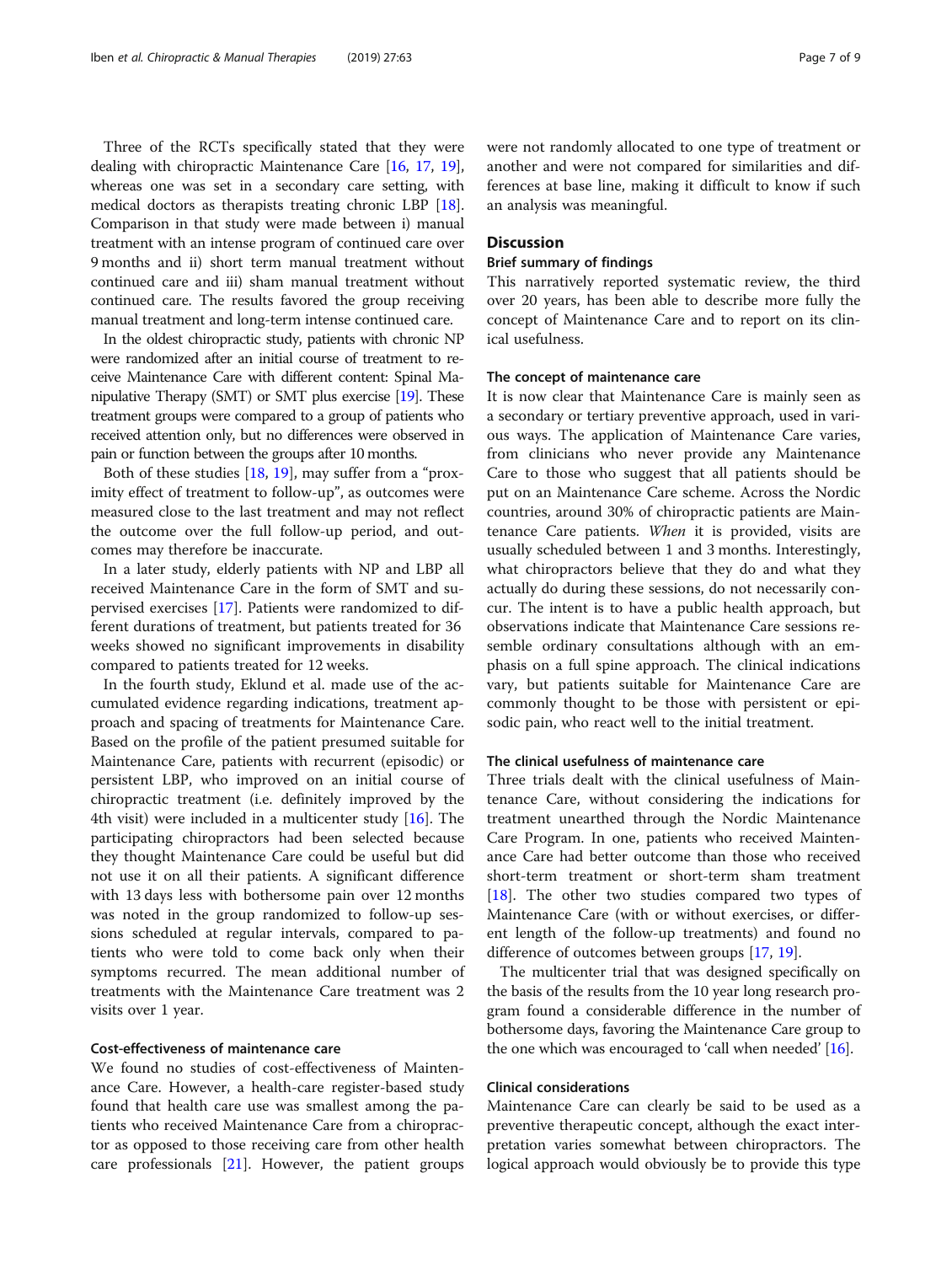<span id="page-8-0"></span>of treatment on patients who initially get better with chiropractic care and to do so for as long as it seems useful from the patient's perspective. However, trajectories vary between patients but also within subjects, with symptoms changing over time. It is therefore important to be vigilant regarding new developments and reassessments of patients' symptoms. Chiropractors could obviously play an important role here as 'back pain coaches', as the long-term relationship would ensure knowledge of the patient and trust towards the chiropractor. This should ideally result in an individualized treatment approach to improve the long-term trajectories.

#### Methodological considerations

We conducted a systematic search for this review, but did not consider methodological quality of the reviewed studies, as they consisted of many different research designs and were able to illuminate the Maintenance Care concept from several angles. Qualitative studies were used to explore clinicians' and patients' views on Maintenance Care in detail, and surveys based on these results were used to consolidate these findings. Observations in clinics were able to describe the Maintenance Care treatment content, and observational studies to consolidate the findings regarding indications. Finally, RCTs examined the usefulness of the Maintenance Care approach. The findings reported here are not necessarily an accurate picture of the use and usefulness of Maintenance Care. However, they are logical and the indications for treatment were used in the ensuing clinical trial that showed the best results. Therefore, chiropractors who use the inclusion criteria of episodes and improvement have perhaps, through experience or intuition, identified the best method of approach.

Most of the studies originated in Northern Europe, for which reasons these findings may not be transferable to other countries and other cultures and probably differ according to the 'origin' of the chiropractor.

#### Perspectives and conclusions

Back pain is a chronic disease for most, with episodes at short or long intervals. A preventive approach such as Maintenance Care, therefore, makes sense. It is still not known if it 'works' because of the treatment given or because of the clinical encounter, or how these two components interact. Further studies are therefore needed both to investigate the patients who respond best to Maintenance Care treatment and which components of the treatment session that are most valuable and for whom.

#### Supplementary information

Supplementary information accompanies this paper at [https://doi.org/10.](https://doi.org/10.1186/s12998-019-0283-6) [1186/s12998-019-0283-6.](https://doi.org/10.1186/s12998-019-0283-6)

Additional file 1. Search strategy.

#### Acknowledgements

None.

#### Authors' contributions

LH and CLY authored the previous review in 2008 and brought forward the idea of a new review. IA conducted the searches and wrote the first draft. All authors were involved in eligibility screening and data extraction of the included articles. All authors contributed to and approved of the final manuscript.

#### Funding

This work did not receive any funding. The authors' time was paid for by their employers.

#### Availability of data and materials

Data sharing is not applicable to this article as no datasets were generated or analyzed during the current study.

#### Ethics approval and consent to participate

Not applicable.

#### Consent for publication

Not applicable.

#### Competing interests

All authors are chiropractors and have been involved in the Nordic Maintenance Care Program. None of them has a financial interest in the use of Maintenance Care in clinical practice. IA is deputy editor, CLY is advisory editor and LH is a member of the editorial board of Chiropractic and Manual Therapies, but they had no influence over the review process nor the editorial decisions made.

#### Author details

<sup>1</sup> Karolinska Institutet, Institute of Environmental Medicine, Unit of Intervention and Implementation Research for Worker Health, Nobels väg 13, 171 77 Stockholm, Sweden. <sup>2</sup>Et Liv I Bevegelse (The Norwegian Chiropractic Research Foundation), Storgt 10a, 0155 Oslo, Norway. <sup>3</sup>Deptartment of Sport Science and Clinical Biomechanics, Odense, Denmark. <sup>4</sup>Nordic Institute of Chiropractic and Clinical Biomechanics, Odense, Denmark.<sup>5</sup>Institute for Regional Health Research, University of Southern Denmark, Odense, Denmark.

#### Received: 10 June 2019 Accepted: 24 September 2019 Published online: 21 November 2019

#### References

- 1. von Korrf M. Studying the natural history of back pain. Spine (Phila Pa 1976). 1994;19(18 suppl):2041S–6S.
- 2. da Silva T, Mills K, Brown BT, Herbert RD, Maher CG, Hancock MJ. Risk of recurrence of low Back pain: a systematic review. J Orthop Sports Phys Ther. 2017;47(5):305–13.
- 3. Axen I, Leboeuf-Yde C. Trajectories of low back pain. Best Pract Res. 2013; 27(5):601–12.
- 4. Aker P, Martel J. Maintenance Care. Top Clin Chiropr. 1996;3(4):32–5.
- 5. Leboeuf-Yde C, Axen I, Ahlefeldt G, Lidefelt P, Rosenbaum A, Thurnherr T. The types and frequencies of improved nonmusculoskeletal symptoms reported after chiropractic spinal manipulative therapy. J Manip Physiol Ther. 1999;22(9):559–64.
- 6. Goncalves G, Le Scanff C, Leboeuf-Yde C. Effect of chiropractic treatment on primary or early secondary prevention: a systematic review with a pedagogic approach. Chiropr Man Therap. 2018;26:10.
- 7. Malmqvist S, Leboeuf-Yde C, Ahola T, Andersson O, Ekstrom K, Pekkarinen H, et al. The Nordic back pain subpopulation program: predicting outcome among chiropractic patients in Finland. Chiropr Osteopat. 2008;16:13.
- 8. Axen I, Rosenbaum A, Eklund A, Halasz L, Jorgensen K, Lovgren PW, et al. The Nordic maintenance care program--case management of chiropractic patients with low back pain: a survey of Swedish chiropractors. Chiropr Osteopat. 2008;16:6.
- 9. Axen I, Bodin L. The Nordic maintenance care program: the clinical use of identified indications for preventive care. Chiropr Man Therap. 2013;21(1):10.